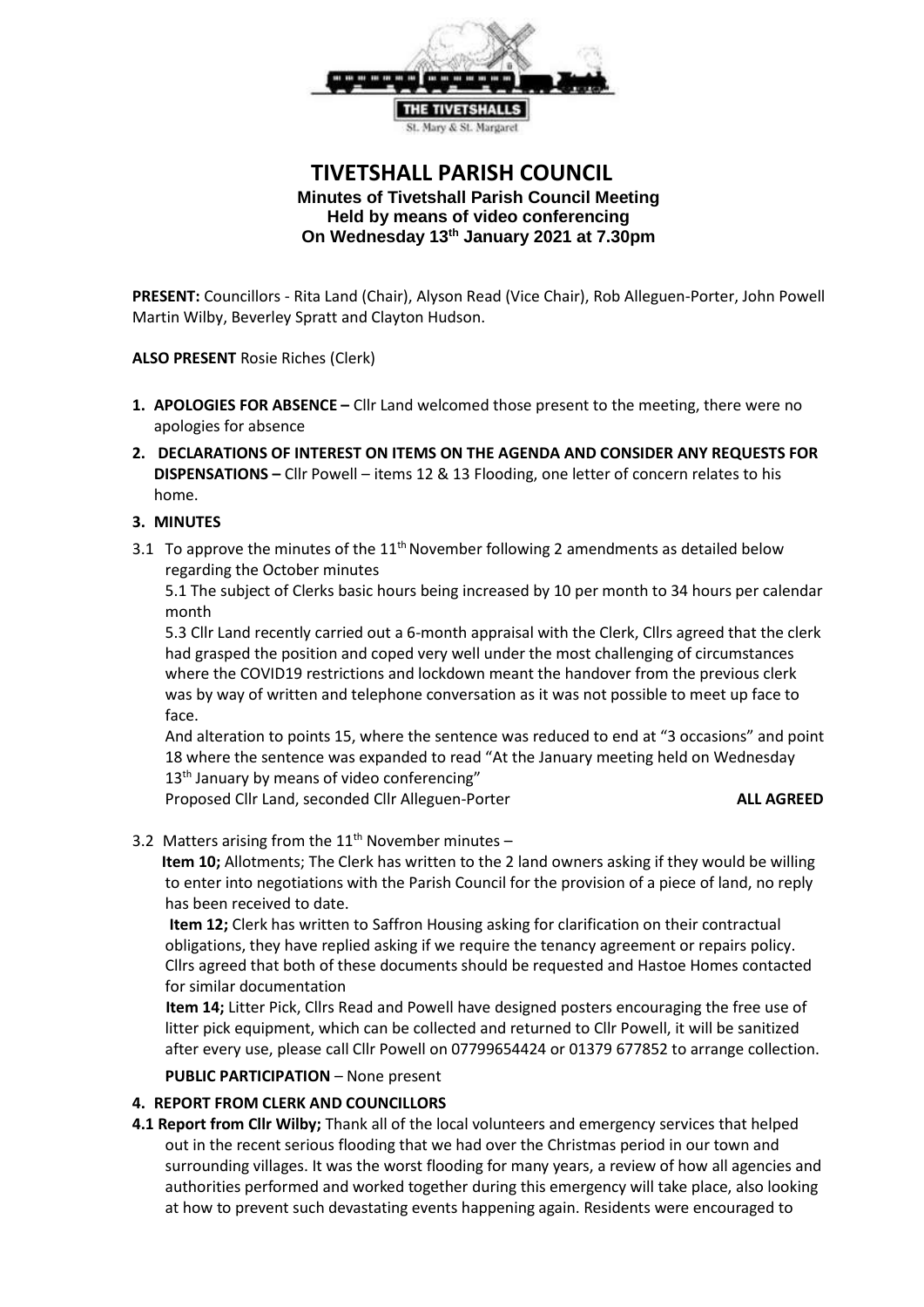contact the Help Hub on 01508-533933 and any highway issues NCC Highways on 03448- 008020

Wide-ranging plans to reduce the county council's carbon emissions from 11.6 million tonnes per year to zero by 2030 have been unveiled. Last year, the council adopted an environment policy. An update report to the council's cabinet reveals a series of measures are underway, including:

- Plans to plant 1 million trees over five years, working with partners, communities and landowners
- A 1.5 million investments in active travel, including cycling and walking
- development of plans to demonstrate environmental best practice on the county council's Burlingham Estate
- Work with Norwich city Council and UK Power Networks on on-street electric car charging points
- Further work to install LED streetlights across Norfolk

The council is also supporting development of a Norfolk and Suffolk 25-year Environment Plan to protect, conserve and enhance the region's environment

Upgrades to 15,000 main road streetlights across Norfolk, starting in 2021, is the next step in a successful scheme that has already seen CO2 emissions cut by 1,200 tonnes as a result as a move to LED technology over the last two years. More than 39% of all the streetlights that are owned by NCC have now received an upgrade with the next 15,000 set to add to that total staring early 2021 Over the last two years more than 11,000 lights have received an upgrade in a project that has seen NCC receive national recognition for its work, alongside partner Amey, receiving the CIHT East of England Sustainability Award in 2019. For each light that is upgraded to LED lights the average percentage energy saving is over 70%. Many of the LEDs can also be controlled remotely saving on staff and time.

#### Ash Dieback

A report came to NCCs cabinet in January which provided an update on the ongoing work, at a local and national level to tackle the worsening problem of the disease threatening one of the country's favourite trees. Expert studies now suggest that by 2023 half of all the 168,000 roadside ash trees will have advanced decline. The majority of those ash trees are privately owned with just over 20,000 owned by the county council. It's estimated that the cost of carrying out tree safety work, key biodiversity enhancement projects, strategic habitat restoration, awareness raising among landowners, inspecting and reporting, will be £1m over the next two years. The report stated that the overall programme is likely to run for many years beyond this initial period so NCC will develop a comprehensive 10-year programme.

NCC are working on a project to develop a team of Community Safety and Well-being Champions across Norfolk. The team of volunteers will help reduce the risk of fire, social isolation and loneliness, for our vulnerable residents, by performing fire checks in their local area. As part of the project, we would like to transform the local fire stations from being isolated buildings, to Community Hubs; owned by the community, for the community. For the pilot, we have engaged with Harleston Mens Shed and offered them the opportunity to have a piece of land behind the Fire Station, to build their shed on. The members will be able to volunteer to become Community Safety and Well-being Champions and undertake training, to carry out fire checks. Whilst carrying out these checks, the individuals will also be able to recognize and highlight if a person is at risk and engage the appropriate service.

Cllr Wilby reported that he has £300 in his budget which could be used to upgrade the kitchen facilities in the village hall, official request to be completed by the clerk **Action Clerk 4.11 Report from Cllr Hudson;** Sympathise with those worse effected by the flooding which could not have come at a worse time, just before Christmas and during lockdown 4. A useful website is [llfa@norfolk.gov.uk](mailto:llfa@norfolk.gov.uk) for residents flooding, grants are available for flood litigation. For those residents who have been effected and are now concerned about the cost of home insurance, a joint initiative between the Government and insurers, its aim is to make the flood cover part of household insurance policies more affordable, for more information go t[o www.floodre.co.uk](http://www.floodre.co.uk/)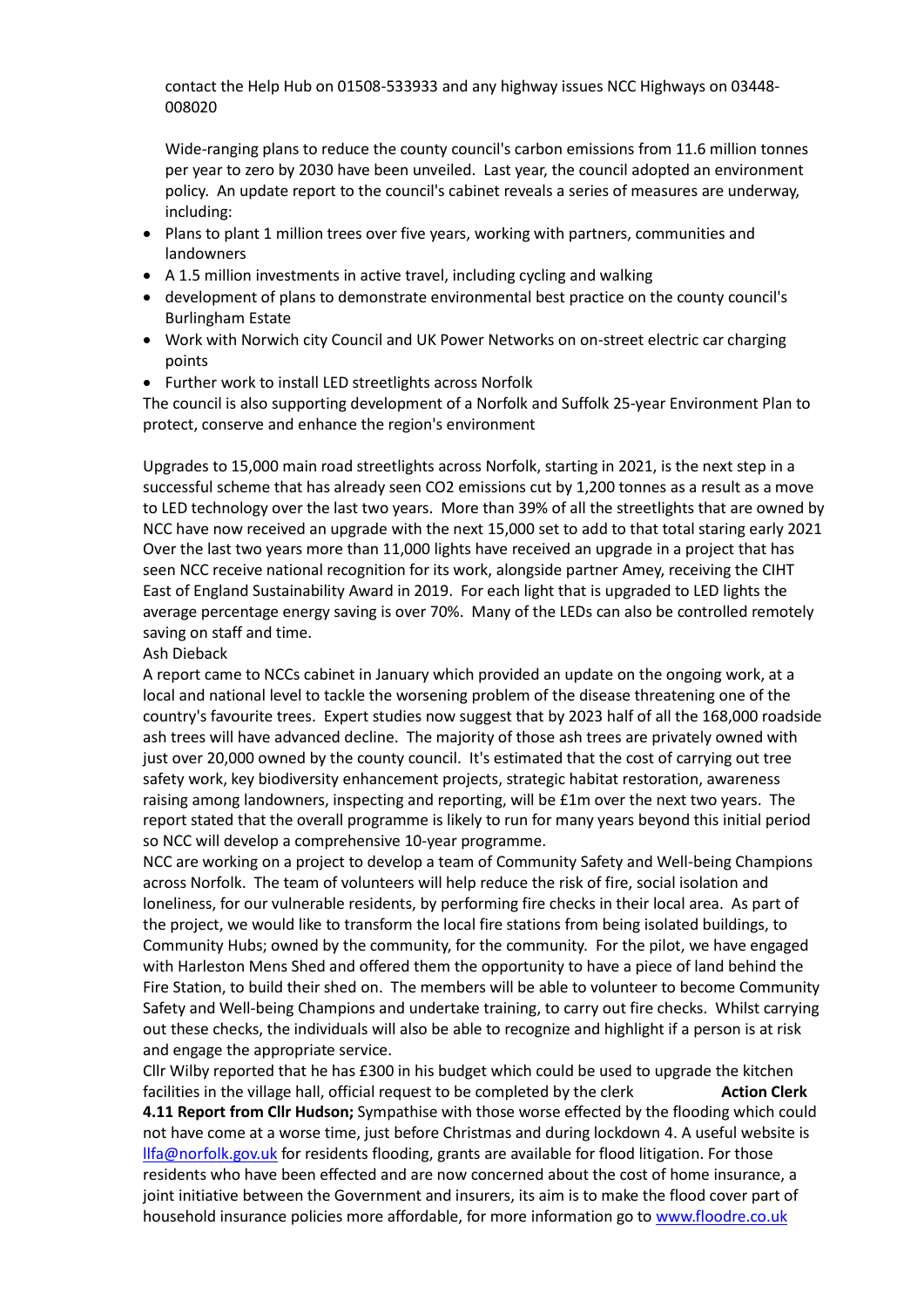COVID19 – There is a real need to try and find a centre suitable to offer vaccinations in the South of the district.

Neighbourhood Plan; 2021 is census year,  $21<sup>st</sup>$  March is the actual date which should be promoted both on Facebook and the website encouraging residents to complete this.

**4.111 report from Cllr Spratt;** Pleased to report that Tivetshall Primary School now has 24 children on roll, thanks go to teachers, parents and the local community for all their hard work in building the numbers up. Key workers children and Vulnerable children are still attending the school despite being in a lockdown situation. Well aware of the flooding issues experienced in the villages.

**4.2 Clerk's report** – previously circulated; Prepared the agenda for January and agreed the matters to be covered with the Chair. Associated documents have been circulated to councillors for prior consideration. The agenda has been published on the PC website and posted on the notice boards.

Prepared the Draft budget for agreement at the January meeting.

Prepared Terms of Reference for the Neighbourhood Plan group

Reported a Missing Manhole Cover on the A140 as most urgent as soon as made aware of the problem.

Arranged to have the Christmas tree delivered during the last week of November and arranged removal from the green following 12<sup>th</sup> night

Flooding – After being contacted by many parishioners regarding flooding in many areas of the village, 5 incidents were reported to SNC and Highways by the clerk. Following a request from a resident on the border of Gt Moulton and Tivetshall the clerk obtained permission from a landowner in order that a culvert could be dug out allowing water to drain away thus avoiding further flooding

**4.3 Handyman's report** – No official report but the Handyman had been to the playing field following the flooding and cordoned off areas considered unsafe for use, this was published on Facebook. Clerk will attend the playing field and remove the tape as the water has now subsided

### **Action Clerk**

**5. VILLAGE HALL REPORT –** Cllr Read reported that the Village Hall is currently closed due to Government guidelines. Full report can be found on [www.tivpc.co.uk](http://www.tivpc.co.uk/) and a hard copy attached to the DRAFT minutes at the Post Office

# **6. DEVELOPMENT OF THE NEIGHBOURHOOD PLAN**

**6.1** Progress to date; Meeting last night discussed the character appraisal of areas, the design code analysis is dependant on this. See full report on [www.tivpc.co.uk](http://www.tivpc.co.uk/) and a hard copy attached to the DRAFT minutes at the Post Office

**6.2** Finance to date; Current spend to date is £1.684.20 which has been paid from grants received.

**7. ALLOTMENTS –** Up-date – The clerk has written to landowners in the village with no response to date, and advertised for suitable sites in the forthcoming edition of the Cock Crow magazine.

**8. SPEED AWARENESS MACHINE –** Cllr Powell reported that the stats showed the fastest speed to be one person at 50mph on Green Lane approaching the school area. Communication has been held with the police at Diss who are studying the data, if it shows a trend in the area a police presence could be arranged.

**9. AGAR COMPLETION OF 2019-20 ACCOUNTS -** These have been signed off by PKF Littlejohn and the notification posted on the website and notice boards.

**10. REVIEW OF FINANCIAL REGULATIONS AND TOR FOR THE NEIGHBOURHOOD PLAN** – It was agreed to amend the financial regulations adding a paragraph about the Neighbourhood Plan, how it works, grants received and a steering group who makes decisions which are then approved by councillors at a Parish Council meeting.

Terms of reference - Rachel Leggett Associates have already supplied Terms of Reference. A copy of these will be held on record.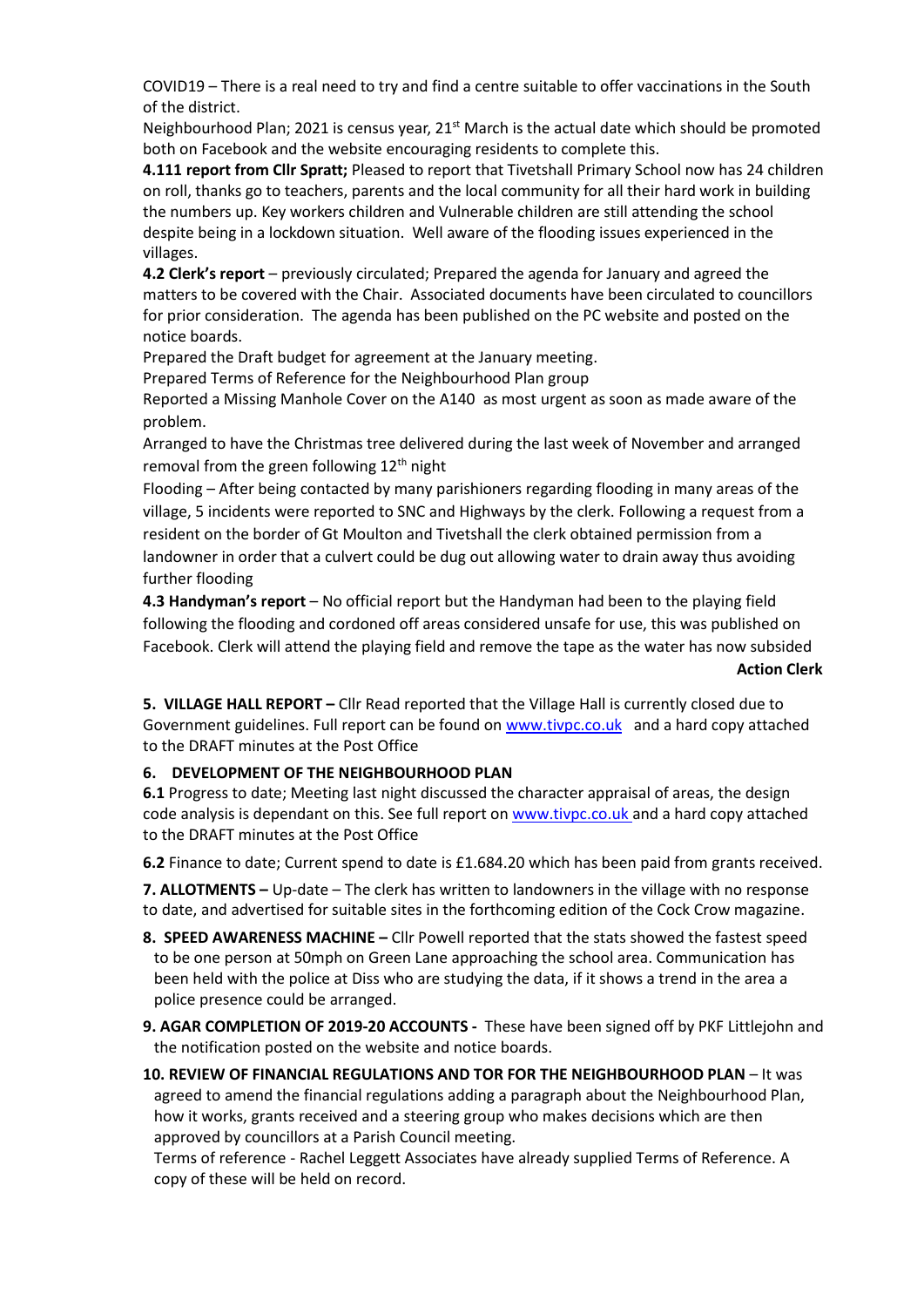**11. BUDGET – PLANNING 2021-22 AND PRECEPT REQUEST FOR 2021-2022 –** Following a lengthy discussion taking into account the increasing costs incurred by the Parish Council for major items such as Emptying the Dog Bins and Grounds Maintenance, plus the fact money needs to be put aside as reserves in order to negotiate the renewal of the playing field lease and the possible provision of allotments. Council agreed an increase in the parish precept to £20,000 per annum.

Proposed by Cllr Alleguen**-**Porter, seconded by Cllr Land **ALL AGREED**

**12. FLOODING AND EMERGENCY PLANNING – I**t was agreed that this should be a joint venture between the Parish Council and Village Hall committee with Cllr Alleguen-Porter and Ros Hill taking this forward, they will report back what equipment the village has and what might be needed. Cllr Read agreed to organise the distribution of the SOS pots to those homes who needed one, a list will be kept of who these were sent to. Issues around flooding were debated, the Ram Lane incident was caused by the bore of the drainage pipe being too small to cope with the amount of water, a similar situation arose in Lodge Road. Many landowners cut the hedges and allow the vegetation to remain in the bottom of the adjoining ditch, seldom clearing out the ditches themselves. Cllr Wilby advised that these should all be reported to the local flood authority. It was agreed that the Clerk should write to all landowners politely reminding them of their obligations to ensure that water courses and ditches are kept clear, this will be done every year after harvest. If the work is not undertaken the council will seek the involvement of the flood authority.

# **13. TO NOTE CORRESPONDENCE RECEIVED**

- 1) JM Crerar quotation for the maintenance of the specified grass areas for the next financial year, which is the same as the previous year, Cllrs agreed to accept this, proposed by Cllr Alleguen-Porter, seconded by Cllr Land **ALL AGREED**
- 2) Andrew Watson & Andrea Manning Flooding caused by blocked ditch
- 3) Jo Powell Blocked ditch, causing flooding Clerk reported to NCC Highways
- 4) Ros Hill Blocked drain on Rectory Road Clerk reported to NCC Highways
- 5) Gareth Hill Maintenance Handyman, cordoned off playground due to flooding
- 6) The safety barrier on the bridge over the stream has been damaged. The bridge is located on the junction of green lane and Hall Road. – Clerk reported to NCC Highways N.B Items 2-6- These have all been reported by the clerk.
- 7) GDPR/Data Protection Act 2018 Data protection fee renewal £40.00 - Cllrs to agree at the next meeting
- 8) Carol & David Thorpe objections to planning on land adj to Wagtail Lodge recommend refusal
- 9) Caroline Collier objections to planning on land adj to Wagtail Lodge recommend refusal
- 10) Ros Hill objections to planning on land adj to Wagtail Lodge recommend refusal

Cllrs noted the correspondence 8,9&10, the Parish Council has also objected to this and responded as follows: Planning Application No: 2020/2386 – Land adj to Wagtail Lodge Decision: recommend REFUSAL

The Parish Councillors of Tivetshall have considered this application and do not feel able to support this due to the following concerns- The outline permission was granted for a single storey bungalow. This application is for a second storey. The overlook and loss of privacy to neighbours needs to be evaluated, to safeguard the privacy and amenity of the occupiers of adjacent properties, particularly as the trees and neighbours hedging has now been removed.

A separate driveway must be constructed; we note that the mirror assisting safe exit was removed prior to the site visit for the outline permission.

The Parish Council would like to see Plans drawn up detailing how surface water is to be disposed of. This needs particular attention following the flooding experienced within the site area. The drainage in Rectory Road was overwhelmed and caused flooding to the Post Office.